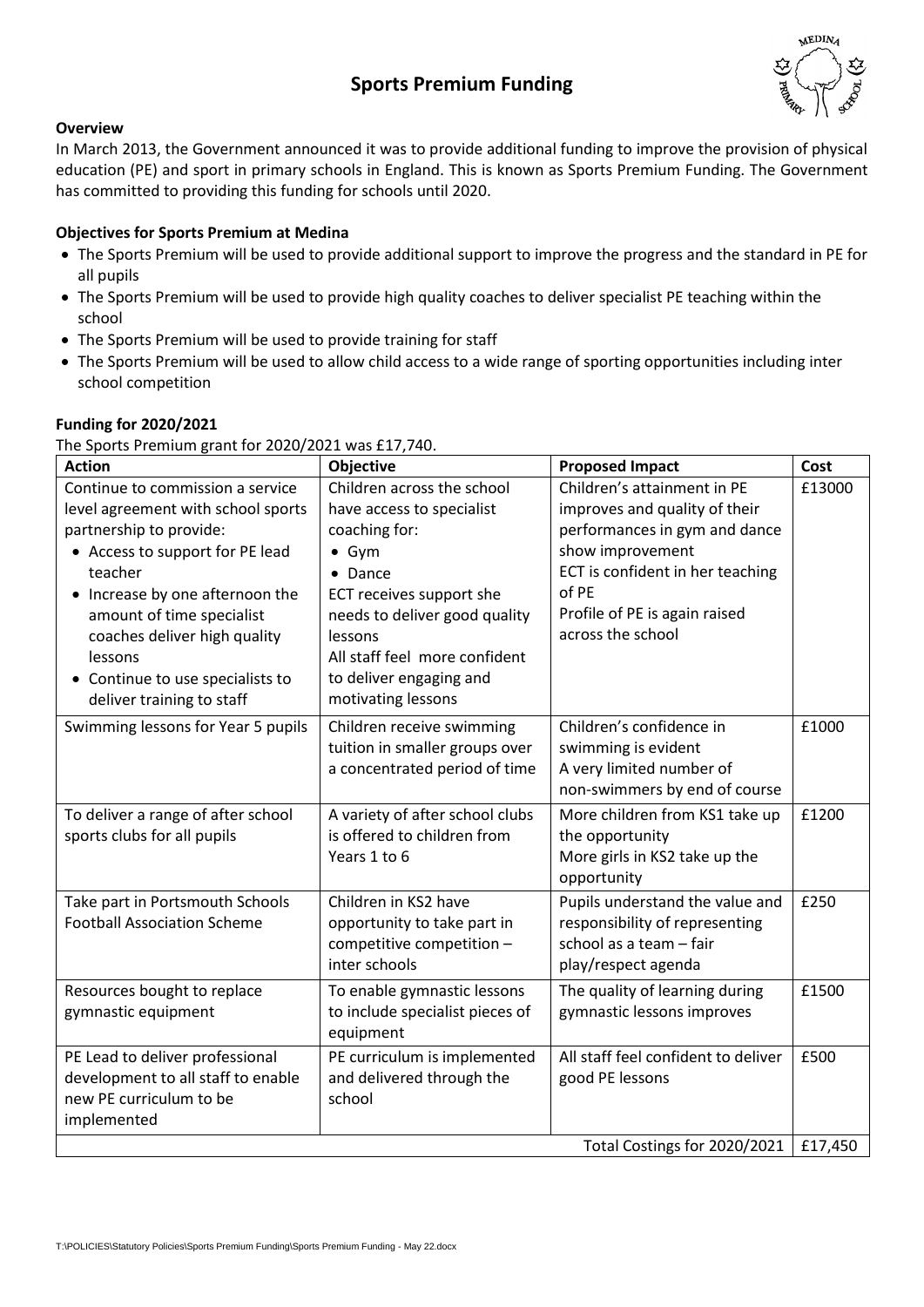### **Impact of Funding 2020/2021**

- Swimming lessons didn't take place due to Covid-19.
- PE leadership within school improved, ensuring PE lessons for all children are of a good standard. All external specialists evaluated by Portsmouth's School Sports Coordinator and PE Manager.
- ECT confident and is able to deliver good lessons in all aspects of PE.
- **•** School received Gold Mark.
- After school sports clubs included football, cheerleading, dance and multisport. Take up in all clubs increased.
- A girl only football club enabled a significant increase in girls accessing sport after school.
- Pupils from both Key Stages took part successfully in dance, gym, rugby and football festivals/tournaments.

#### **Funding for 2021/2022**

| The Sports Premium grant for 2021/2022 was £17,740. |  |  |  |
|-----------------------------------------------------|--|--|--|
|-----------------------------------------------------|--|--|--|

| <b>Action</b>                                                                                                                                                                                                                                                                              | Objective                                                                                                                  | <b>Proposed Impact</b>                                                                                                                          | Cost                             |
|--------------------------------------------------------------------------------------------------------------------------------------------------------------------------------------------------------------------------------------------------------------------------------------------|----------------------------------------------------------------------------------------------------------------------------|-------------------------------------------------------------------------------------------------------------------------------------------------|----------------------------------|
| To work with Portsmouth Sports<br>schools partnership and buy into<br>special level agreement to<br>provide<br>Good quality professional<br>support for PE lead<br>Provide children<br>opportunities to<br>complete in sports<br>festivals/competitions<br>and a wide variety of<br>sports | Children have access to<br>specialist coaching and<br>teachers to have<br>professional development<br>in all aspects of PE | All staff to have more competence in<br>all aspects of PE<br>All lessons to be at least good<br>Pupil to have access to specialised<br>coaching | £12000                           |
| To employ a specialised PE coach<br>to deliver one PE lesson per week<br>to all year groups apart from<br>Reception class                                                                                                                                                                  | To use the expertise of the<br>coach to improve skill level<br>of all children, particularly<br>in games                   | Pupils are able to develop individual<br>skills that they can implement into<br>small groups or team games                                      | £1000                            |
| Swimming lessons for Year 5<br>pupils and catch up for Year 6<br>pupils                                                                                                                                                                                                                    | Provide Year 5 pupils with a<br>2 week, 10 day focussed<br>course<br>Additional lessons for Year<br>6 pupils               | Children gain confidence in water<br>Allow children to be able to save<br>their life<br>Encourage a future healthy and<br>active lifestyle      | £950<br>(including<br>transport) |
| To purchase PE/Games resources<br>for lunchtime and break times                                                                                                                                                                                                                            | To enable children to<br>become more active during<br>break times                                                          | Children enjoy their break times and<br>as a result of being more actively<br>involved the number of behaviour<br>issues decrease               | £3000                            |
| To give training to lunchtime<br>supervisors to enable children to<br>be able to use above resources                                                                                                                                                                                       | Children are more actively<br>involved during break<br>times                                                               | Children have more enjoyable break<br>times and behaviour is much<br>improved                                                                   | £500                             |
| Take part in Portsmouth Schools<br><b>Football Association Scheme</b>                                                                                                                                                                                                                      | Children gain experience in<br>competitive football                                                                        | Both girls and boys take part within a<br>competitive arena<br>Identification of talented pupils in<br>football and sign post them to clubs     | £350<br>(including<br>transport) |
| To continue to offer a range of<br>after school clubs to all key stages                                                                                                                                                                                                                    | To introduce children to a<br>variety of sports in smaller<br>groups than class size                                       | Children become more active and<br>develop skills in a variety of sports                                                                        | £1000                            |